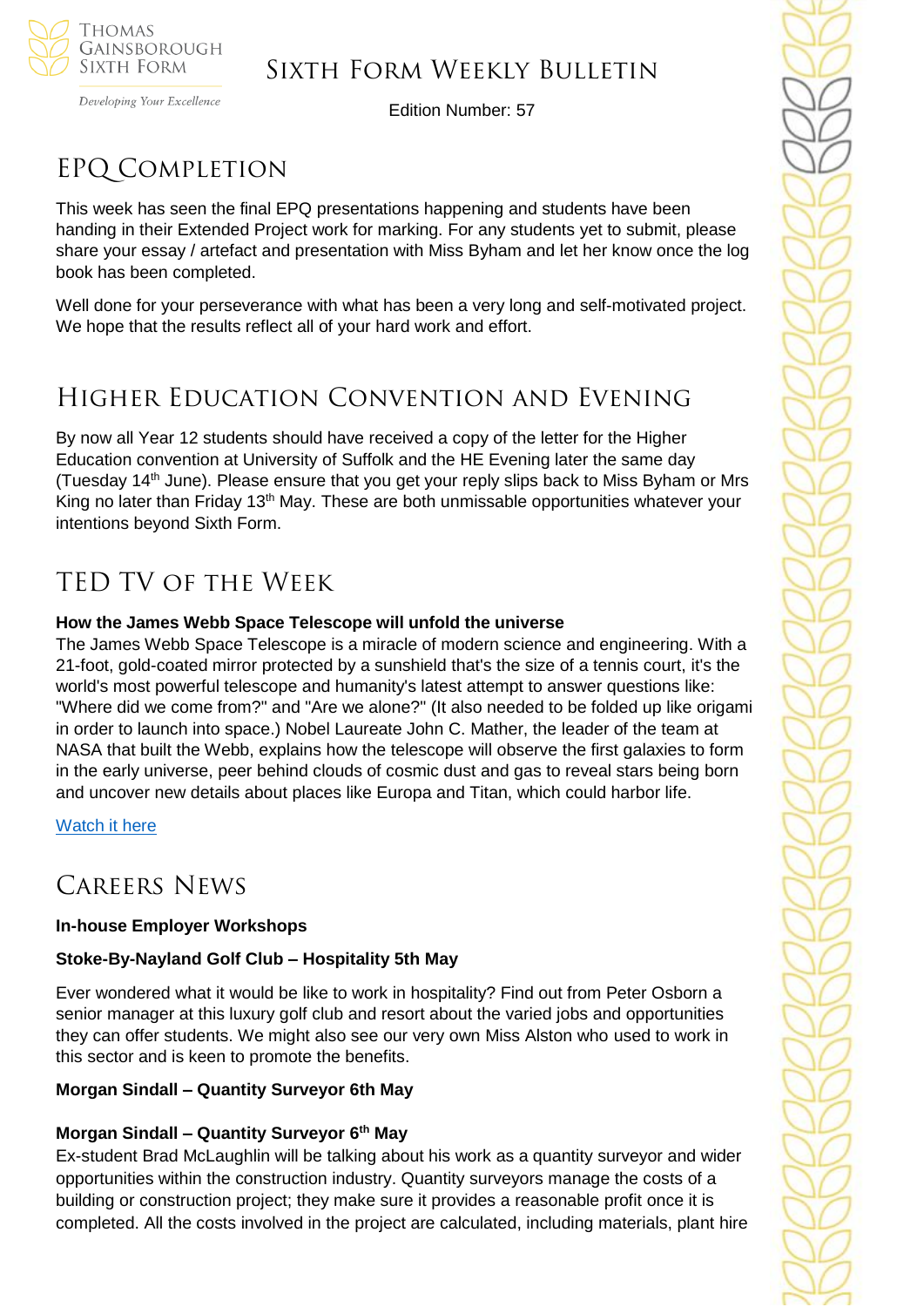

Developing Your Excellence

# Edition Number: 57

and staff salaries so if you like maths and problem solving and think you have the attention to detail required for the job please come along to find out more.

# **TMJ Interiors – Design/Carpentry/Business -19th May**

Another chance to meet with this impressive specialist joinery company based in Bildeston who have carried out major refurbishments and builds in London and across the UK . For a flavour of the kinds of projects they work on see here - https://tmjinteriors.com/projects/.

### **Thames Water Barrier - Civil Engineering 10th June**

Liv Hov runs a team of engineers, project managers, specialists and contractors. Carrying out complex inspection, Capital Maintenance and upgrade works at the Thames Barrier and other storm surge barriers along the Tidal Thames.

### **Heath and Social Fair – 7 th July in the Main Hall 1.30-3.15pm**

### **The Armed Forces – Sept 22nd**

Andy Mcfarlene will be coming in to speak to students about opportunities in the armed forces. For more information see [Click here](https://www.army.mod.uk/careers/)

**Careers Web Page** – For a full list of companies that offer virtual work experience in several different sectors please see the "Careers" page of the school [website](https://tgschool.net/careers) and scroll down.

### **How to arrange work experience in Year 12:**

1) Look at your Morrisby results and talk to family or friends for ideas. The more research you have carried out beforehand, into different options, the more valuable experience you will get.

2) Come to the careers hub and register your interest with Ms Perkins.

3) Paperwork needs to be collected and completed 4 weeks prior to the work experience taking place.

4) Please consider transport to and from the company you want to apply to.

5) Students are allowed up to 2 x 5 days during term time with up to two employers.

6 ) Please consider virtual work experience as well as face to face by signing up free of charge to Speakers for Schools virtual work experience and other online providers (see careers website for a list of other providers)

7) Ms Perkins needs to be made aware of any work experience (other than Saturday jobs) you arrange directly with employers in order for her to keep a record. Paperwork is still required for this. PLEASE NOTE THAT IF A STUDENT'S ATTENDANCE IS BELOW 95% THEY WILL NOT BE GIVEN PERMISSION TO TAKE PART IN WORK EXPERIENCE.

# **Apprenticeships – New Anglia -** [Apprenticeship Vacancies](https://v2.apprenticeshipsnewanglia.co.uk/apprenticeships/search/?s_query=&s_location=&s_distance=30&s_trade=0&s_apprenticeshipLevel=0&prop_View=list&prop_sort=created+desc)

**Apprenticeship Location**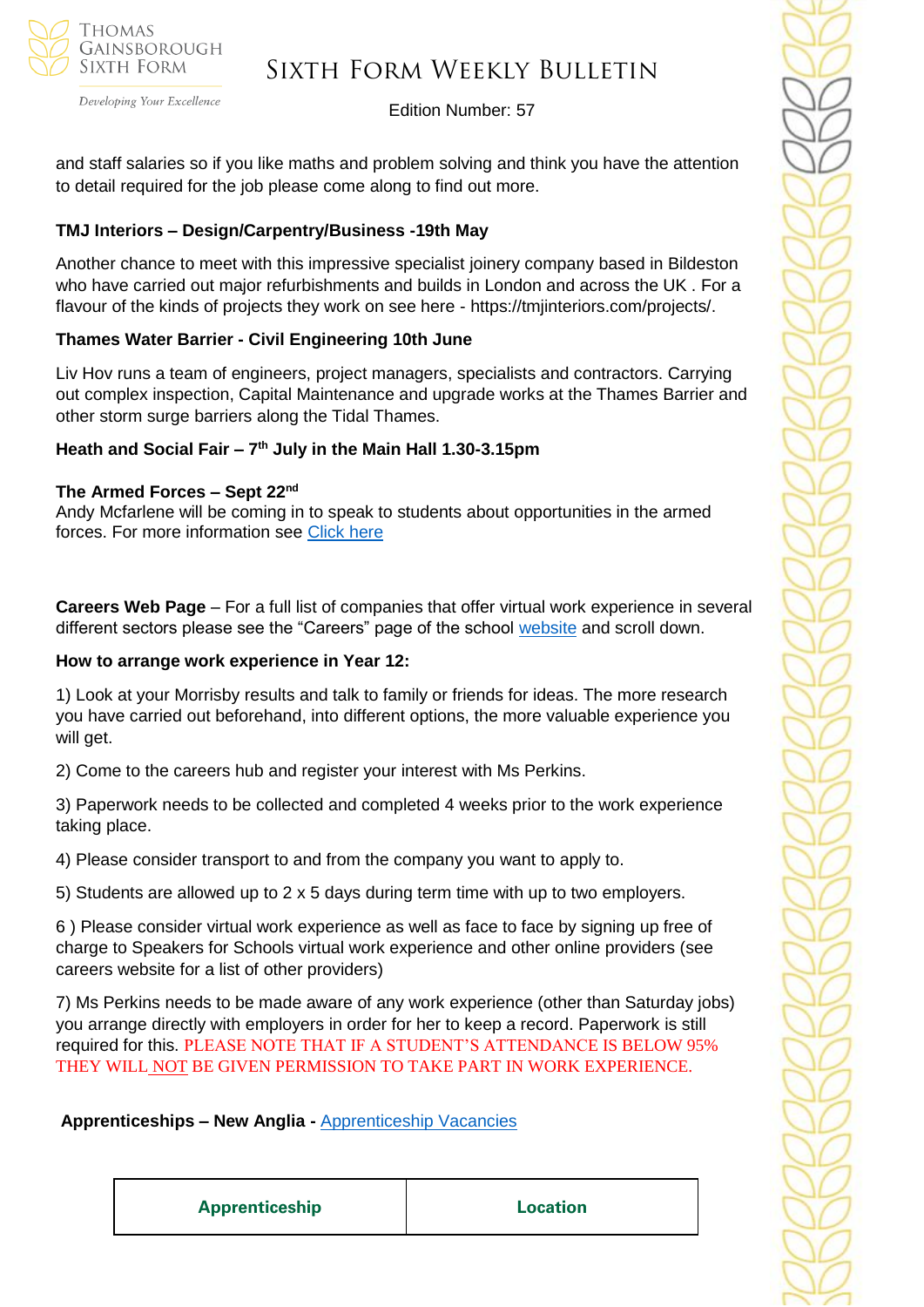

# Sixth Form Weekly Bulletin

Edition Number: 57

| <b>Painting &amp; Decorating</b>  | Newmarket  |
|-----------------------------------|------------|
| <b>Business Administrator</b>     | Mildenhall |
| <b>Construction Groundsworker</b> | Ipswich    |

# **Medical Summer Experiences – 80% full – Apply now!**

Applications for medicine-related degrees have rocketed since the onset of the Covid-19 pandemic, but universities often insist on applicants having had meaningful work experience in the field.

We are offering students aged 12-18 exclusive medical experience this summer in worldclass hospitals and clinics across London: highly-immersive activities supervised by experienced doctors, dentists, vets, psychologists and more.

[Young Doctor](https://investin.org/products/the-young-doctor-summer-experience?utm_source=UK+SCHOOLS+MASTER&utm_campaign=cb294f33d3-bankersschoolmar_COPY_01&utm_medium=email&utm_term=0_bfccb03bbd-cb294f33d3-139395017&mc_cid=cb294f33d3&mc_eid=943ed691cb) [Young Vet](https://investin.org/products/the-young-vet-summer-experience?utm_source=UK+SCHOOLS+MASTER&utm_campaign=cb294f33d3-bankersschoolmar_COPY_01&utm_medium=email&utm_term=0_bfccb03bbd-cb294f33d3-139395017&mc_cid=cb294f33d3&mc_eid=943ed691cb)  **[Dentistry](https://investin.org/products/the-young-dentist-summer-experience?utm_source=UK+SCHOOLS+MASTER&utm_campaign=cb294f33d3-bankersschoolmar_COPY_01&utm_medium=email&utm_term=0_bfccb03bbd-cb294f33d3-139395017&mc_cid=cb294f33d3&mc_eid=943ed691cb)** [Psychology](https://investin.org/products/the-young-psychologist-summer-experience?utm_source=UK+SCHOOLS+MASTER&utm_campaign=cb294f33d3-bankersschoolmar_COPY_01&utm_medium=email&utm_term=0_bfccb03bbd-cb294f33d3-139395017&mc_cid=cb294f33d3&mc_eid=943ed691cb)  [Forensic Science](https://investin.org/products/the-young-forensic-scientist-summer-experience?utm_source=UK+SCHOOLS+MASTER&utm_campaign=cb294f33d3-bankersschoolmar_COPY_01&utm_medium=email&utm_term=0_bfccb03bbd-cb294f33d3-139395017&mc_cid=cb294f33d3&mc_eid=943ed691cb) 

# **IGD Virtual Work Experience Week – 23rd – 27th May**

IGD's work experience takes place over the course of a week. It is comprised of: Daily live masterclasses that take place Monday to Friday, 10.30am to 12 midday An optional project task that is completed during the week Everyone joins the Monday and Friday morning sessions. You can then choose a masterclass that interests you on Tuesday, Wednesday or Thursday. You can also attend all five masterclasses if you want to!

[Click](https://igd.eventsair.com/work-experience-week---may-2022/weweekmay22/Site/Register) here for more information and to apply.

# **Careers in Optometry**

A you interested in career which offers great pay and benefits right here in their local community? Which offers the chance to work with cutting edge technology? Come and discover **Optometry** and start seeing things differently. We can offer a free, live, digital, hands-on, careers in optometry workshop to your STEM students where we share some of the amazing opportunities our industry has to offer.

Get involved in this live 40-minute session young people will:

- Hear from optometry students and from newly qualified optometrists
- Discover a day in the life of an optometrist what do they actually do?
- Discover the exciting benefits and global opportunities
- Experience what eve conditions look & feel like in our hands-on STEM challenge
- Get practical advice on next steps, work experience and sponsorship opportunities
- Hear about local University taster days supported by Specsavers, and how to book

We've had great feedback on our workshops over this past year from teachers and students alike. For more information on these workshops, to find available dates and to book a session, please contact [early.careers@specsavers.com](mailto:early.careers@specsavers.com)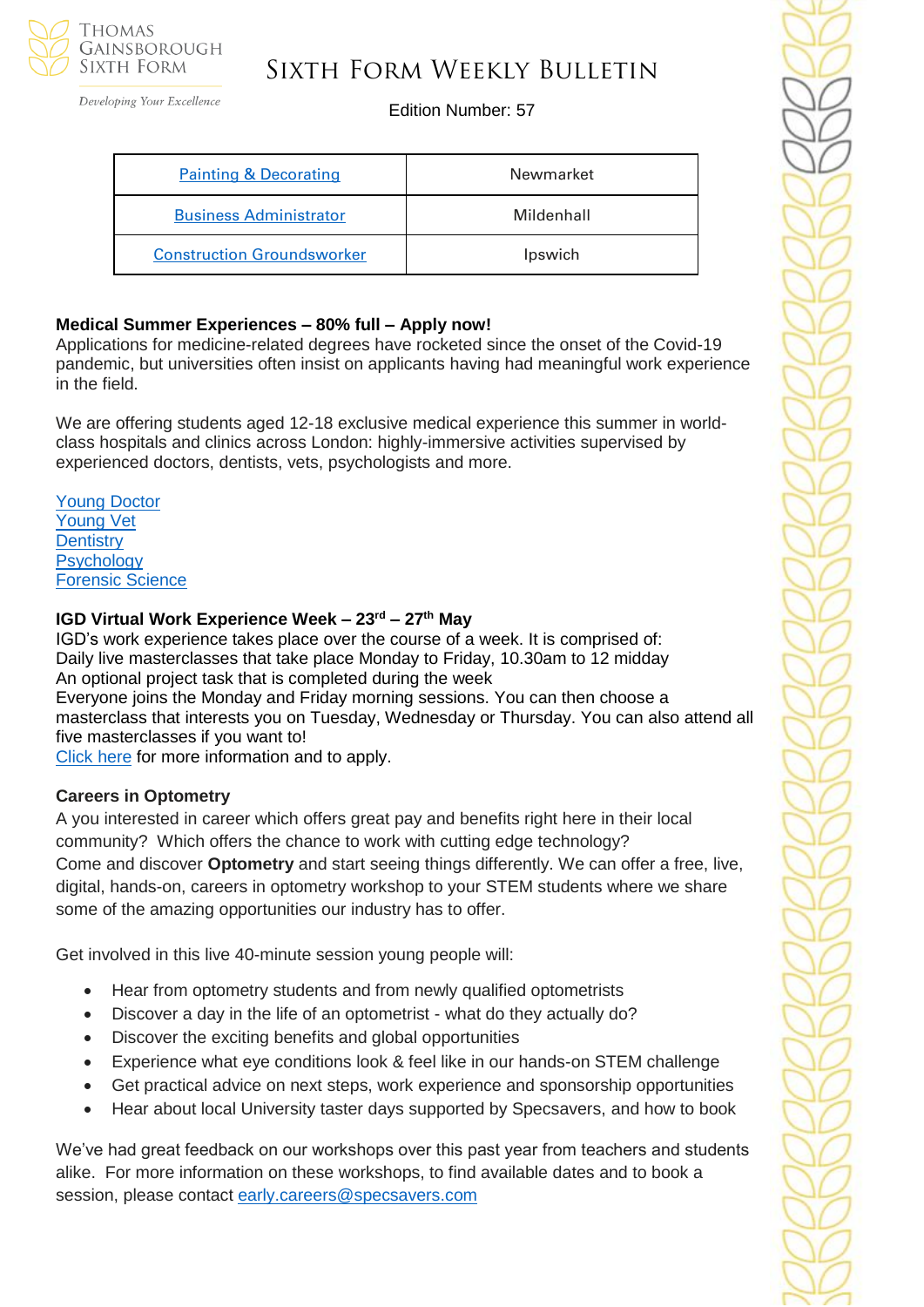

# Sixth Form Weekly Bulletin

Edition Number: 57

To see an overview of the workshop, please take a look at this [video clip.](https://nam12.safelinks.protection.outlook.com/?url=https%3A%2F%2Fsuccessatschool.us3.list-manage.com%2Ftrack%2Fclick%3Fu%3D2c038531b25876a2c7c9cf8b1%26id%3D5c986ac395%26e%3D530f418f3c&data=05%7C01%7C%7C6cf3eaa7211d47d7be7108da281f155d%7C84df9e7fe9f640afb435aaaaaaaaaaaa%7C1%7C0%7C637866411217918949%7CUnknown%7CTWFpbGZsb3d8eyJWIjoiMC4wLjAwMDAiLCJQIjoiV2luMzIiLCJBTiI6Ik1haWwiLCJXVCI6Mn0%3D%7C3000%7C%7C%7C&sdata=fpx3af1uG1mv%2FUXeoGiTAs%2FT5AZKI4Ek7jQLrSJzpdA%3D&reserved=0) Visit our website [here.](https://join.specsavers.com/uk/explore-careers/apprenticeships-and-future-talent-at-specsavers/stem-careers-in-optometry-with-specsavers/?goal=0_65c6d67e71-c7ac42d489-212136547&mc_cid=c7ac42d489&mc_eid=530f418f3c)

# **Ipswich Apprenticeship Roles - INTERVIEWING NOW FOR SEPEMBER 2022**

We are currently in the process of arranging interviews for our new cohort of apprentices due to commence in September 2022. Please see links below:

# [Level 4 Insurance Apprenticeship](https://wtw.taleo.net/careersection/wtw_external_campus/jobdetail.ftl?job=210007X9&lang=en&sns_id=mailto#.YmKxSmHKNrU.mailto)

### [Corporate Technology](https://wtw.taleo.net/careersection/wtw_external_campus/jobdetail.ftl?job=2200011W&lang=en&sns_id=mailto#.YmKyYn05U6o.mailto)

# **PWC Flying Start Technology Degree Apprenticeships**

For any students that may be undecided about what to do next after school or college, we'd recommend exploring our new Technology Degree Apprenticeship. Successful applicants will get the chance to start developing their career as a tech specialist straight away as an apprentice at PwC from day one. They'll spend the majority of their time getting to work with world-class clients as part of our highly skilled team in Manchester, building their network and enhancing their skills.

The even better news is, you will spend one week out of every six at Ada College in Manchester studying towards a degree apprenticeship in Digital and Technology Solutions meaning your career will be off to a Flying Start from day one whilst gaining practical experience to support your studies.

The applications for our September 2022 intake are now open and you can find out more [here.](https://nam12.safelinks.protection.outlook.com/?url=https%3A%2F%2Fnetsxithform.us5.list-manage.com%2Ftrack%2Fclick%3Fu%3D8dedc07ce580600fe618f38c3%26id%3D8c8c5e0f3a%26e%3D51b5a4fd55&data=05%7C01%7C%7Ccc4a1e13ecdb46e27cd408da2697d641%7C84df9e7fe9f640afb435aaaaaaaaaaaa%7C1%7C0%7C637864730853496189%7CUnknown%7CTWFpbGZsb3d8eyJWIjoiMC4wLjAwMDAiLCJQIjoiV2luMzIiLCJBTiI6Ik1haWwiLCJXVCI6Mn0%3D%7C3000%7C%7C%7C&sdata=OU7kjOo2MpAnGrEg43oNHN3bVJHoTnyKaXTy5NOXQSY%3D&reserved=0) Positions will be filled on a rolling basis so we'd recommend that any students interested in applying do so soon to avoid missing out.

If you'd like to meet us in-person or virtually to find out more about the programme, we invite you to join us at one of our upcoming sessions, open to students, parents and carers. [Click](https://www.pwc.co.uk/careers/student-careers/school-careers/our-programmes/flying-start-degrees/technology.html)  [here](https://www.pwc.co.uk/careers/student-careers/school-careers/our-programmes/flying-start-degrees/technology.html) for more info.

# **Jaguar Land Rover Apprenticeships**

On **Monday 16th May** from **5:00pm - 6:00pm** we're hosting our first-ever virtual event with luxury British car manufacturer Jaguar Land Rover.

Having been automotive industry pioneers for more than six decades, today Jaguar Land Rover is the UK's largest investor in automotive research, development and engineering. We'll be hearing all about how the company has become what it is today and their visions for the future with revolutionary new sustainable technologies, particularly in the electric car space.

With a wide variety of school-leaver opportunities in a number of engineering fields, data analytics, supply chain & logistics and finance, could a career at Jaguar Land Rover be for you?

Click this [link](https://www.surveymonkey.co.uk/r/JLR-Event) to register yourself for the online event.

# **BT Apprenticeships for Year 13**

# **Security Software Degree Apprentice**

You'll be joining a specialist security team that is a trusted partner to governments worldwide, protecting critical national infrastructure and committed to the safety and security of our nation and global communities. We deal with thousands of cyber-attacks every day, so that millions of people can safely go about their daily lives and run their businesses.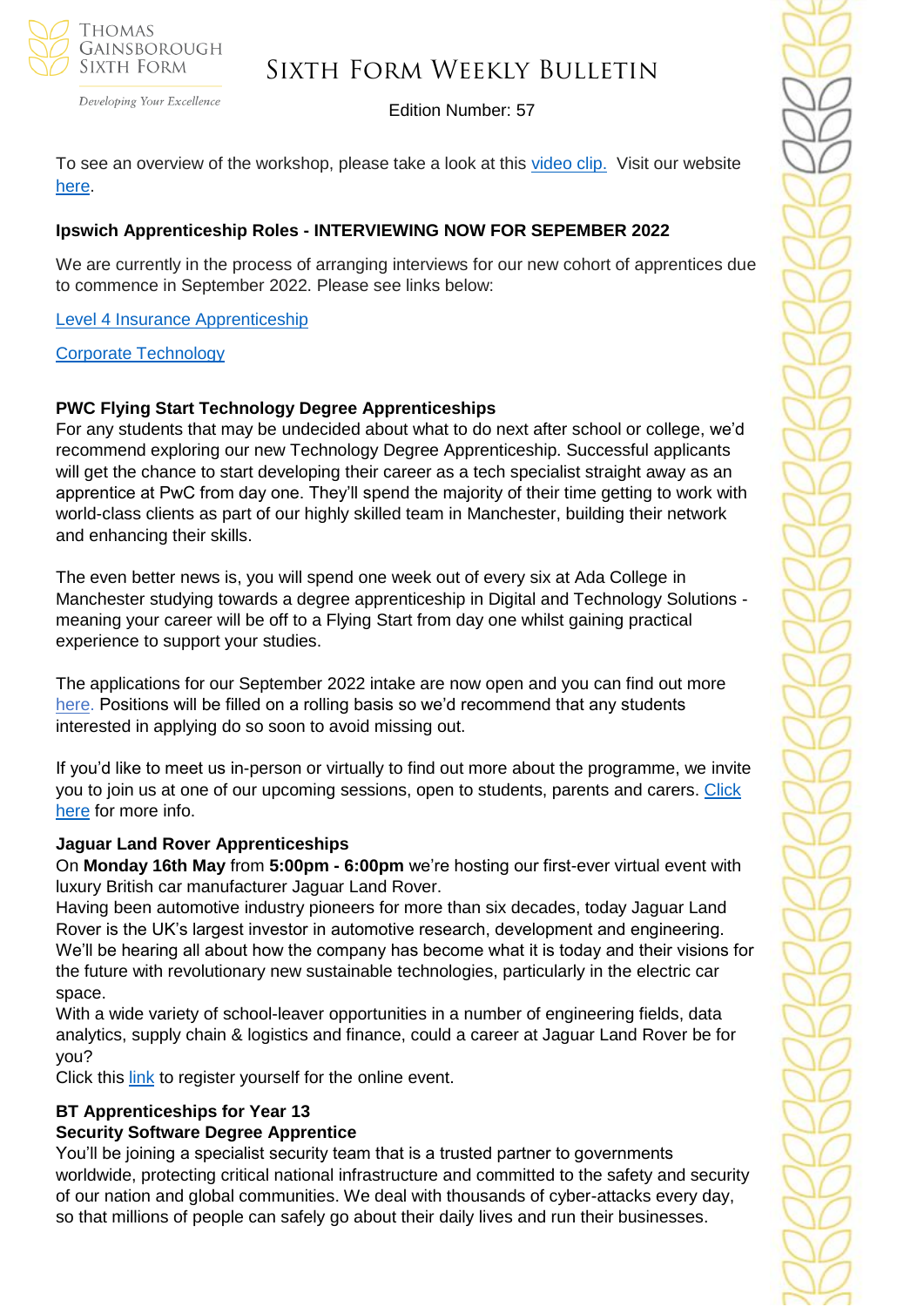

Developing Your Excellence

### Edition Number: 57

- **Location:** Cheltenham, **Ipswich**, London, and Reading
- **Closing Date:** 01-05-2022
- **Programme Length:** 3 years
- **Apprenticeship Level:** Level 6 Digital & Technology Solutions Professional (Integrated Degree)
- **Year Group:** Year 13
- **Starting salary:** £16,422

**[Click here](https://pathwayctm.com/opportunity/security-software-degree-apprentice/)** for more details on how to apply

# **Degree Apprentice – Software Engineer**

Day to day, you'll be performing code review and debugging and refactoring, as well as testing code. You'll work with our internal software development teams to create software solutions using industry standard build processes for our customers, as well as looking at things like version control, and how to release and deploy code into enterprise environments.

- **Location: Ipswich**, Bristol and Birmingham, Manchester & Belfast
- **Closing Date:** 01-05-2022
- **Programme Length:** 4 Years
- **Apprenticeship Level:** Level 6
- **Year Group:** Year 13
- **Starting salary:** £16,422
- **Qualifications:** You'll need to achieve three A levels at grades at BBC, as well as five GCSE's grade 4-9 (C or above) including English Language and Maths.

**[Click here](https://pathwayctm.com/opportunity/degree-apprentice-software-engineer/)** for more details on how to apply

# **Network Engineer – Degree Apprenticeship**

We'll get you working on real projects from day one, learning the skills and experience you'll need right away on the job. You'll get involved in things like testing the latest networking technology, upgrading the existing network and the planning, installing and running of network elements.

- **Location: Ipswich**, Birmingham, Bristol and London
- **Closing Date:** 01-05-2022
- **Programme Length:** 4 Years
- **Apprenticeship Level:** Level 6
- **Year Group:** Year 13

**[Click here](https://pathwayctm.com/opportunity/network-engineer-degree-apprenticeship/)** for more details on how to apply

# **Applied Researcher Apprenticeship**

As an Apprentice Researcher, you'll be working with our Research Teams, looking for trends in data and driving in-depth analysis. Our Research Teams are key for us as a business; they work in close partnerships with universities and other organisations to design and develop new technologies and solutions. So, you'll be right at the heart of exciting research and Technology development for BT.

- **Location:** Ipswich
- **Closing Date:** 01-05-2022
- **Programme Length:** 4 years
- **Apprenticeship Level:** Level 6
- **Year Group:** Year 13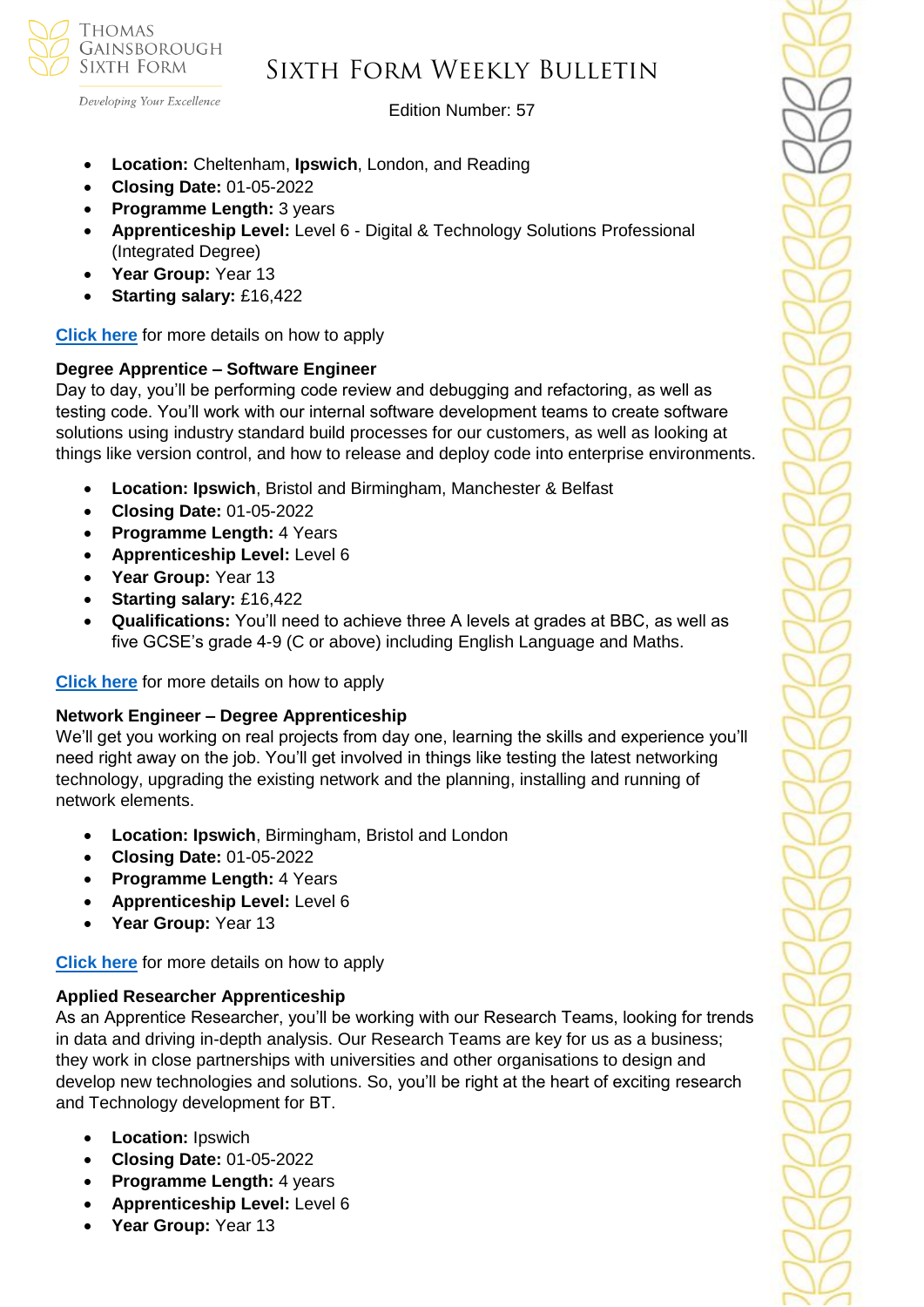

# Sixth Form Weekly Bulletin

Edition Number: 57

**[Click here](https://pathwayctm.com/opportunity/applied-researcher-apprenticeship/)** for more details on how to apply

#### **Young Professional Training**

This programme is aimed at young people aged 14-24 whether they are studying, working or looking for a job. This FREE Young Professional training programme allows young people to boost their work skills and develop their confidence. It is open to all young people regardless of where they are living in the UK.

Click here for full details : <https://www.youthemployment.org.uk/young-professional-training/>

#### **MOOCS – Massive Open Online Courses**

MOOCs are courses delivered online and accessible to all for free. They typically comprise pre-recorded video lessons, readings, assessments, and discussion forums. They offer a massive variety of content and can give young people an opportunity to explore some content from the career they aspire to.

Most MOOCs are made by universities. Some of the first and most active MOOC makers are [Stanford,](https://www.classcentral.com/university/stanford) [MIT,](https://www.classcentral.com/university/mit) and [Harvard,](https://www.classcentral.com/university/harvard) others are made by companies, such as [Microsoft](https://www.classcentral.com/institution/microsoft) or [Google](https://www.classcentral.com/institution/google) etc. Some MOOCs can be started at any time and others start at regular intervals.

4 main websites that offer access to these free courses can be found here :

- **[Coursera](https://www.coursera.org/)**
- [FutureLearn](https://www.futurelearn.com/)
- [OpenLearn](https://www.open.edu/openlearn/free-courses/full-catalogue)
- [Edx](https://www.edx.org/)

Students can search for courses that interest them and these may be related to a future career aspiration such as medicine or law. These can be really useful to overcome the issues of not being able to access work experience in a chosen profession as they show interest and also initiative. They can be useful to include in personal statements, university interviews as well as giving young people a taste of the content to the university degree or career path they are interested in following.

#### **Uptree - It's never too early to start thinking about your career**

But with so many options to choose from, and so many paths to success, it's hard to know where to begin.

That's where Uptree comes in. We're a free professional networking platform designed to help you get started in the world of work. Get work experience, find apprenticeships and other opportunities, and begin your dream career. [Check it out now.](https://uptree.co/students/)

#### **Young Professionals Law Work Experience**

This Easter we are going to be running a series of huge virtual work experience events with some of the world's biggest brands!

We are kicking off with our Easter Law Work Experience of which we're going to be joined by 2 Magic Circle firms in Clifford Chance and Linklaters as well as Browne Jacobson, Freeths, Charles Russell Speechlys and specialist legal university the University of Law.

On **Monday 11th April** from **9:00am - 4:00pm** we're bringing the best of the best legal firms and one of the UK's top universities for law together for what's set to provide an immersive and interactive experience of what it's like working for one of the world's top legal companies.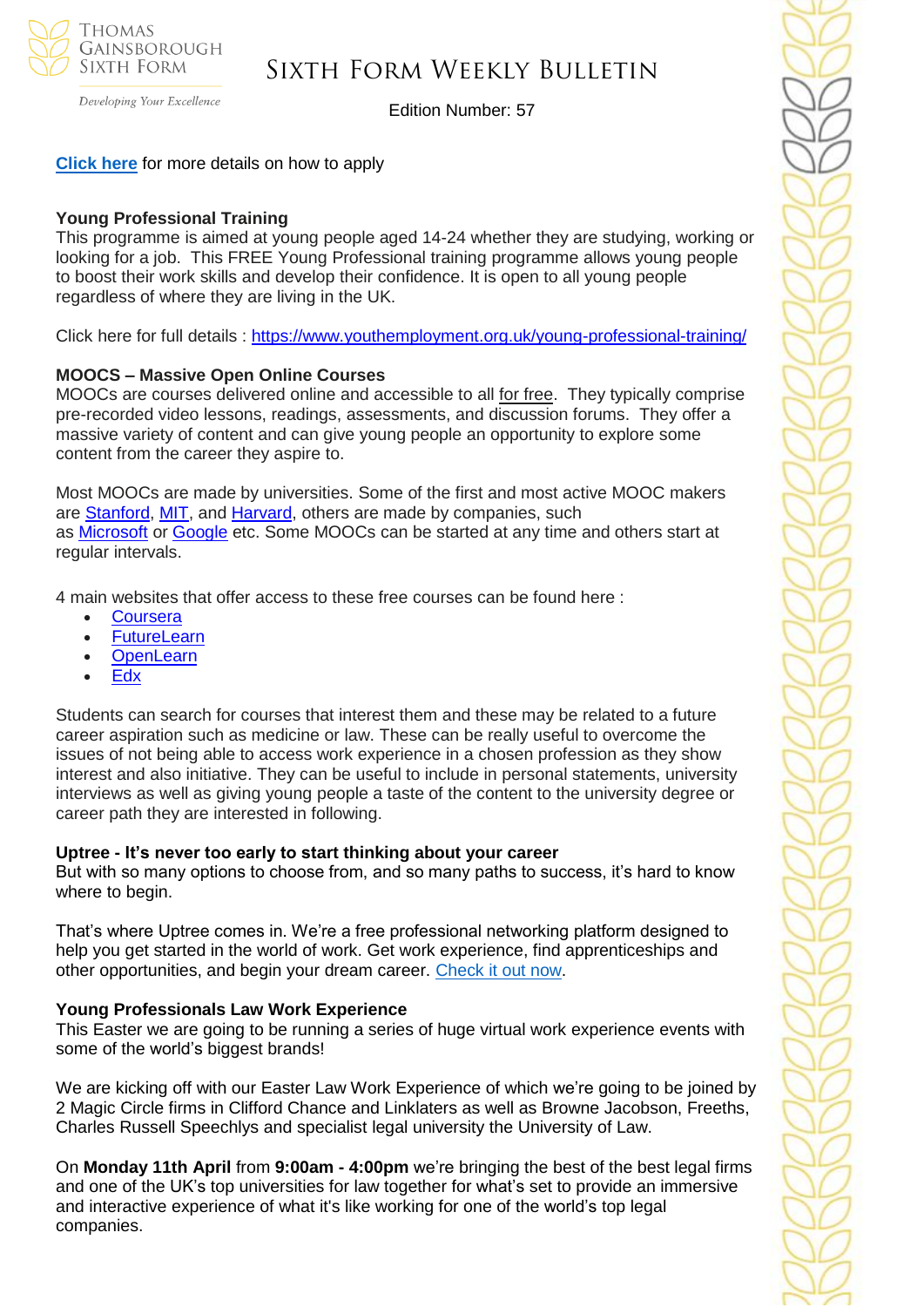

Developing Your Excellence

Edition Number: 57

You'll get to hear and learn from senior legal professionals as they take us through a number of practical workshops, activities and presentations.

This is without a doubt the biggest virtual law work experience to be put together for school/college students so if you're interested in a career in law make sure to take advantage of this opportunity!

This is a tremendous chance to hear from some of the most distinguished law companies whilst getting your foot in the door to key decision-makers at these firms. Get an insight into the life of a legal professional, hear what it takes to thrive and be successful, gain application tips and tricks and ask all your questions to our panel of industry experts.

As it's a work experience opportunity we'll also be awarding certificates of completion for you to add to your CV.

### **Sign up using the link below:**

<https://www.surveymonkey.co.uk/r/Law-Work-Experience>

### **My Apprenticeship, My Story – Colchester Institute**

For students considering the Apprenticeship pathway, we recommend that at this time they start researching their options and contacting businesses to register their interest. An ideal opportunity for students to showcase themselves will be at our eagerly awaited Apprenticeship Information Evenings at Colchester Institute. The events offer the opportunity to meet potential employers and register their interest in applying for various sectors. Attendees are encouraged to bring copies of their CV to distribute to businesses, so again, an ideal opportunity to impress employers with students' enthusiasm and resolve.

### **Braintree Campus Thursday 19th May (5:00pm - 7:00pm)**

### **Colchester Campus Wednesday 25th May (5:00pm - 7:00pm)**

### [Book Here](https://www.colchester.ac.uk/events/?f24_pid=db01a9d4-1973-4328-8f22-9e8504b0ca3f&utm_campaign=2022%2003%2030%20-%20Schools%20Update%20-%2092&utm_source=force24&utm_medium=email&utm_content=textlink)

### **International Law Firm, - Y12 Work Experience**

[Bryan Cave Leighton Paisner](https://nam12.safelinks.protection.outlook.com/?url=https%3A%2F%2Fmykindacrowd.us6.list-manage.com%2Ftrack%2Fclick%3Fu%3Ded0d3c8306048bd1aa89fb8aa%26id%3Dd4b5888e23%26e%3D6a71ef3d64&data=04%7C01%7C%7Ca42d6fcdb3294051de3a08da0035846a%7C84df9e7fe9f640afb435aaaaaaaaaaaa%7C1%7C0%7C637822527094728893%7CUnknown%7CTWFpbGZsb3d8eyJWIjoiMC4wLjAwMDAiLCJQIjoiV2luMzIiLCJBTiI6Ik1haWwiLCJXVCI6Mn0%3D%7C3000&sdata=ZDGSKFlvIYYjNkmN9S6ZheP1SMAkGXRalT2hYqJWzmM%3D&reserved=0) (BCLP) are offering work experience to Year 12 students as part of their commitment to improve access to the legal profession. BCLP have devised a schedule that combines both skill development and real-life experiences of how law firms interact with a range of sectors. This programme will be delivered virtually if offices remain shut.

- **Monday 25 July – Friday 29 August 2022**  A week at BCLP's offices gaining a real insight into what lawyers do daily as well as information on the different routes into the profession, several skills sessions to help prepare students for the world of work.
- **Monday 1 August – Friday 5 August 2022** A week visiting different organisation each day in a variety of sectors. During the week students will learn how law firms interact with their clients and the distinct roles for lawyers in these organisations.
- On completion of the two weeks, students will progress onto BCLP's alumni programme where they will be able to get continued support from BCLP representatives including work shadowing opportunities, mentoring and further skills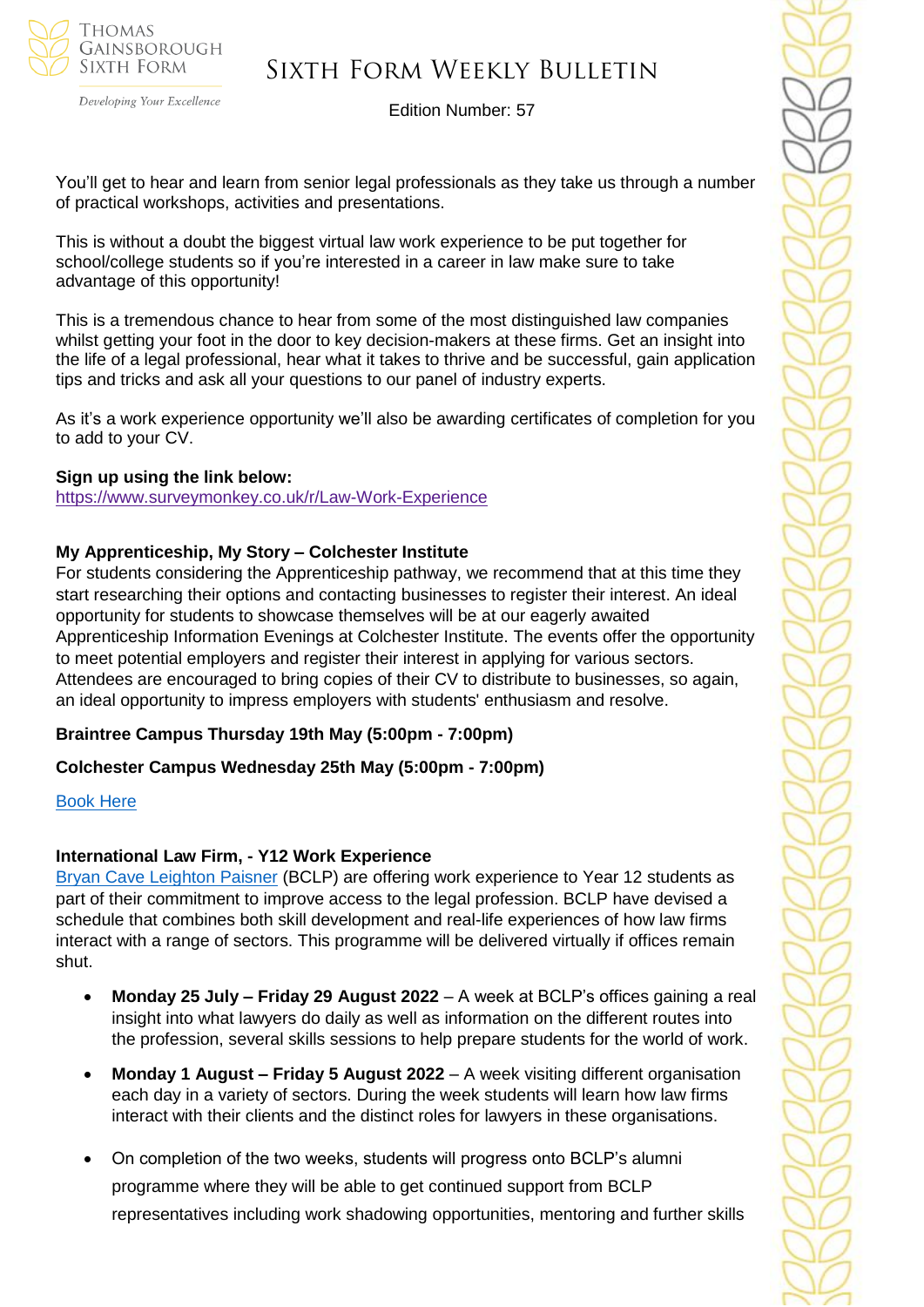

# Sixth Form Weekly Bulletin

Edition Number: 57

workshops

#### **NHS Talent Academy**

With over 3 million people working in the NHS, health and social care organisations across the UK, there's a lot of support available for individuals interested in joining us. However, navigating your way around such a large workforce can be difficult.

To assist you, the NHS Talent Academy brings together organisations from across health and care, to provide easy access to the wide range of careers and employability services available within the various regions.

Whether you are exploring your future career options, taking your first step into employment or looking to develop and progress within your current role, find out what local support is available for you [here.](https://nhstalentacademy.org.uk/) For virtual work experience opportunities available now, check [here.](https://nhstalentacademy.org.uk/?s=Let%27s+Talk+About) All sessions run from 4-5pm **– please speak to Ms Perkins if interested. Application form needs to be completed and submitted by careers.**

### **InvestIn Summer Career Experiences in London**

[Engineering & Architecture](https://investin.org/pages/choose-your-engineering-architecture-summer-experience) [Law & Politics](https://investin.org/pages/choose-your-law-politics-summer-experience) [Business & Finance](https://investin.org/pages/choose-your-business-finance-summer-experience) **[Tech](https://investin.org/pages/choose-your-tech-summer-experience)** [Culture, Media & Sport](https://investin.org/pages/choose-your-culture-media-sport-summer-experience)

### **STEM and Medicine Summer Experiences**

To find out more and apply, [click here.](https://investin.org/pages/choose-your-stem-summer-experience?utm_source=UK+SCHOOLS+MASTER&utm_campaign=a31ab330e2-bankersschoolmar_COPY_01&utm_medium=email&utm_term=0_bfccb03bbd-a31ab330e2-137697031&mc_cid=a31ab330e2&mc_eid=894e4199ae)

Watch the trailer [here](https://investin.org/blogs/news/summer-experiences-2022?utm_source=UK+SCHOOLS+MASTER&utm_campaign=b369a1e6b8-bankersschoolmar_COPY_01&utm_medium=email&utm_term=0_bfccb03bbd-b369a1e6b8-139395613&mc_cid=b369a1e6b8&mc_eid=0dcddf7ff6) and contact Mrs Osborne (kosborne@tgschool.net) to secure a 10% discount or to apply for a free bursary place. Please check criteria on the Investin website.

### **Speakers for Schools Work Experience**

You can search for more work experiences from Speakers for Schools' wide range of employers across the UK here: [https://www.speakersforschools.org/experience-2/work](https://www.speakersforschools.org/experience-2/work-experience/)[experience/](https://www.speakersforschools.org/experience-2/work-experience/) . Sign up free of charge. **Requests will go to Ms Perkins for approval.**

#### **Amazing Apprenticeships**

Explore 220+ Higher and Degree apprenticeship vacancies in the Higher & Degree listing 2021/22. [DOWNLOAD NOW](https://amazingapprenticeships.com/resource/higher-and-degree-listing/)

**Colchester Institute** - Apprenticeship Vacancies

**West Suffolk College -** [Apprenticeship vacancies](https://www.wsc.ac.uk/find-a-course/apprenticeships)

**Apprenticeships New Anglia -** [Apprenticeship vacancies](https://www.apprenticeshipsnewanglia.co.uk/)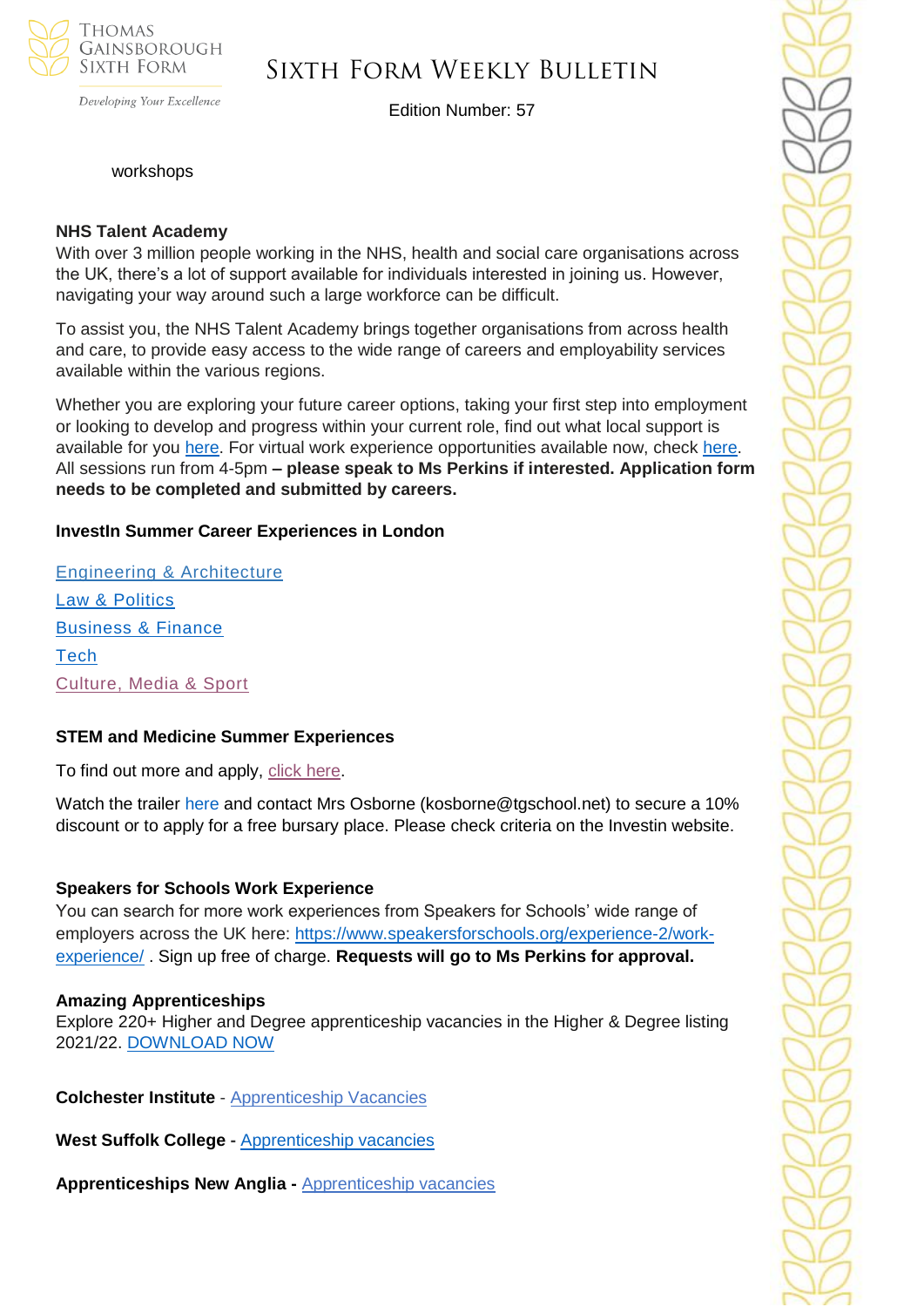

Developing Your Excellence

# Edition Number: 57

# **Government Official Search** - [Apprenticeship Vacancies](https://www.gov.uk/apply-apprenticeship)

### **Yojo is back!**

Yojo is an apprenticeships app, created to link young people in Suffolk with vacancies, advice and organisational partners. The app includes:

- Live vacancies
- **CV** builder
- Interview practice quiz
- Personalised recommendations of career paths based on interests

**Find out more at:** [Yojo App | Made by young people, for young people](https://emea01.safelinks.protection.outlook.com/?url=https%3A%2F%2Fyojoapp.co.uk%2F&data=04%7C01%7C%7C4c6c44ecc3fb4f20ff7908d9db3b3618%7C84df9e7fe9f640afb435aaaaaaaaaaaa%7C1%7C0%7C637781869767483855%7CUnknown%7CTWFpbGZsb3d8eyJWIjoiMC4wLjAwMDAiLCJQIjoiV2luMzIiLCJBTiI6Ik1haWwiLCJXVCI6Mn0%3D%7C3000&sdata=9WtYUB305aPkl6q46VQFnWxhGcaNixIyQ7zb9qHytQc%3D&reserved=0)

# University News

### **Uni Taster Days**

Don't forget that you can find out about all the upcoming university events across the country [here.](https://www.unitasterdays.com/search.aspx) In addition to that you can watch a huge number of on demand [subject videos.](https://www.unitasterdays.com/ondemand) These videos introduce studying a range of different subjects at university. Covering reasons to consider the subject, what to expect when studying it, a guide to future career opportunities and even application tips.

### **UCAS / Discovery Events**

Whether you are dreaming of a career in medicine, conquering the world of business or becoming a leading economist, our summer series of UCAS/Discovery Presents are designed to help you figure out their next step and give you a taster of what it'd be like to study a subject they love.

### **Business, Law, and Economics – 22 June Medicine and allied health – 6 July**

This is your chance to explore different career paths, discover course options, and speak to the experts - all in one place. [Click here](https://www.ucas.com/advisers/guides-and-resources/adviser-news/news/ucasdiscovery-presents) for more info.

### **University of Chester Religion and Theology Lectures**

In short, sharp online sessions, expert lecturers share their knowledge and engage with topics and issues from the A Level Religious Studies syllabus. A level students and teachers are especially welcome, but also GCSE and Key Stage Three, and indeed anyone!

Taking place every Tuesday from 3rd May to 12th July, webinars start at 4pm and will take place on Microsoft Teams with 20-minute live lecture plus anonymous Q&A in the chat.

- [Tuesday](https://sendy.chester.ac.uk/l/HNq0arXyBwUnyQ72QKSDAw/s7LD91jTHZcN4btIzjMAjQ/RYjGNyu3OIgog9btc7b79w) 3rd May: What does it mean to be free?
- **Tuesday 10th May: [Emptiness](https://sendy.chester.ac.uk/l/HNq0arXyBwUnyQ72QKSDAw/qV3akaBTsK4ZfGeoCjOl6Q/RYjGNyu3OIgog9btc7b79w) and the Heart Sutra**
- [Tuesday](https://sendy.chester.ac.uk/l/HNq0arXyBwUnyQ72QKSDAw/Fg8SWWVg9ndRtAD1Xn763rhg/RYjGNyu3OIgog9btc7b79w) 17th May: The Miracles of Jesus
- [Tuesday](https://sendy.chester.ac.uk/l/HNq0arXyBwUnyQ72QKSDAw/3kkhCg138922avn7637abVMsFw/RYjGNyu3OIgog9btc7b79w) 31st May: Islam and science
- [Tuesday](https://sendy.chester.ac.uk/l/HNq0arXyBwUnyQ72QKSDAw/z7mXk2XShabBXcZ9z5leSA/RYjGNyu3OIgog9btc7b79w) 7th June: Texts of Judaism
- Tuesday 14th June: The faith of [Immanuel](https://sendy.chester.ac.uk/l/HNq0arXyBwUnyQ72QKSDAw/XvuJJf2IjOSvjbAMf1nXQA/RYjGNyu3OIgog9btc7b79w) Kant
- Tuesday 21st June: Religious [Language:](https://sendy.chester.ac.uk/l/HNq0arXyBwUnyQ72QKSDAw/Dfpq1FJ89mIzzM8oiQEbew/RYjGNyu3OIgog9btc7b79w) How to speak and not speak of God
- Tuesday 28th June: [Rosemary](https://sendy.chester.ac.uk/l/HNq0arXyBwUnyQ72QKSDAw/Ob6tWpanXZ00T763AORwk763LQ/RYjGNyu3OIgog9btc7b79w) Radford Ruether & Mary Daly: debating the maleness of [God](https://sendy.chester.ac.uk/l/HNq0arXyBwUnyQ72QKSDAw/Ob6tWpanXZ00T763AORwk763LQ/RYjGNyu3OIgog9btc7b79w)
- Tuesday 5th July: How do [feminists](https://sendy.chester.ac.uk/l/HNq0arXyBwUnyQ72QKSDAw/XxDzA3Z2OArihoxH763qv35A/RYjGNyu3OIgog9btc7b79w) read the Bible?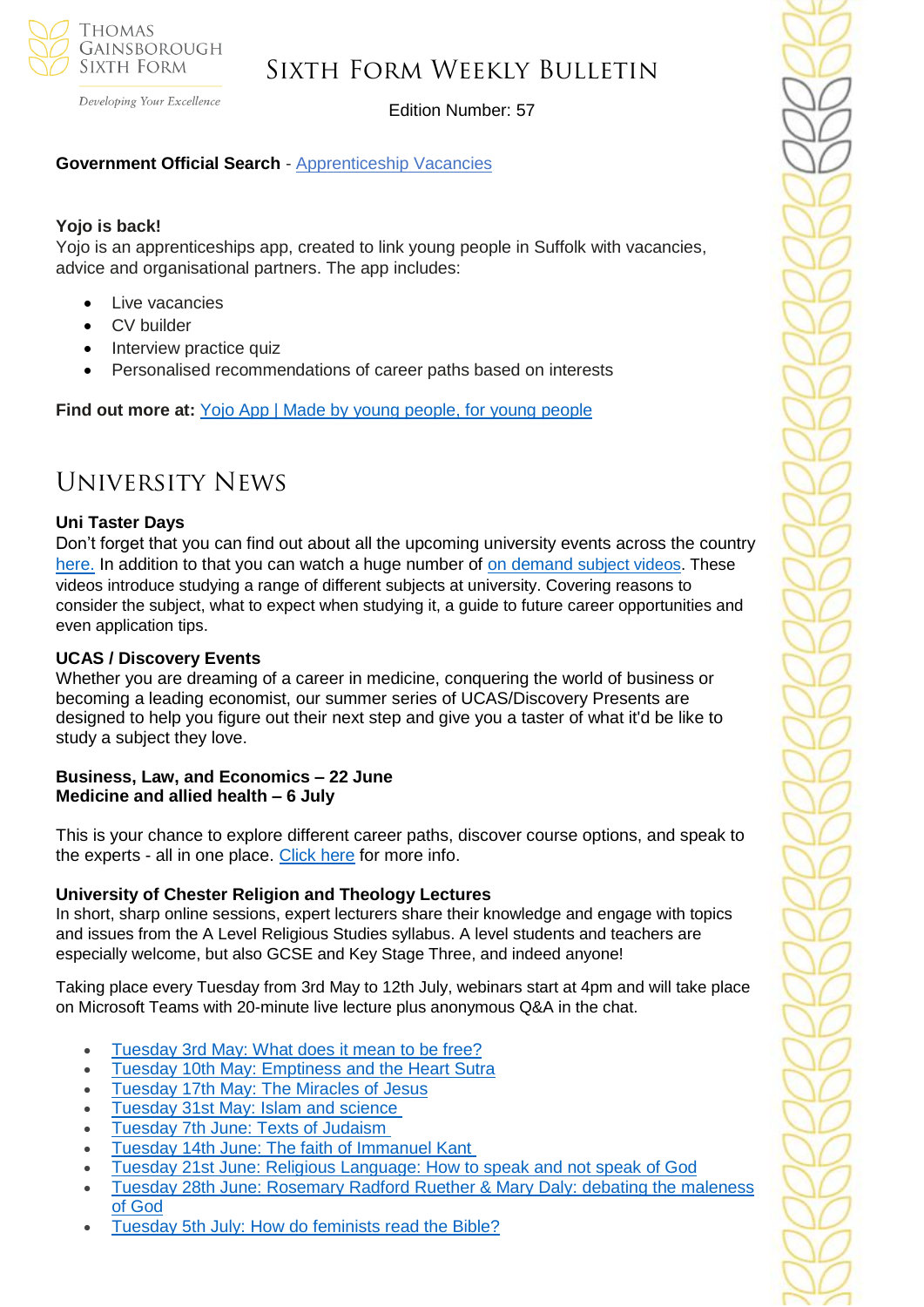

Developing Your Excellence

#### Edition Number: 57

#### • Tuesday 12th July: Does the [Ontological](https://sendy.chester.ac.uk/l/HNq0arXyBwUnyQ72QKSDAw/7sLqHR6M3m2c1OA061bt2g/RYjGNyu3OIgog9btc7b79w) Argument work?

#### **Bursaries and Scholarships – A few places to check out**

**UK & EU -** The [Leatherseller's](https://netsxithform.us5.list-manage.com/track/click?u=8dedc07ce580600fe618f38c3&id=a055ff38a3&e=51b5a4fd55) Company Educational Awards supports students from the UK, in financial need facing barriers

**UK -** The [Scholarships](https://netsxithform.us5.list-manage.com/track/click?u=8dedc07ce580600fe618f38c3&id=466111d4fb&e=51b5a4fd55) Hub - scholarships, grants and bursaries for UK and EU undergraduate and postgraduate students

**Accountancy -** ICAS Foundation [Programme](https://netsxithform.us5.list-manage.com/track/click?u=8dedc07ce580600fe618f38c3&id=b39058a6a8&e=51b5a4fd55) - for current students or those planning to study an accountancy or finance related degree

**Architects -** RIBA Part 1 and 2 [Bursaries](https://netsxithform.us5.list-manage.com/track/click?u=8dedc07ce580600fe618f38c3&id=f3dec096f7&e=51b5a4fd55) - for architects facing financial hardship

**Electronics -** [Scholarship](https://netsxithform.us5.list-manage.com/track/click?u=8dedc07ce580600fe618f38c3&id=b57b74b764&e=51b5a4fd55) Scheme - UKESF offers scholarships to Electronics undergraduates at the partner universities

**Geography -** [Fieldwork](https://netsxithform.us5.list-manage.com/track/click?u=8dedc07ce580600fe618f38c3&id=df60c69092&e=51b5a4fd55) [apprenticeships](https://netsxithform.us5.list-manage.com/track/click?u=8dedc07ce580600fe618f38c3&id=acdd2cb3b3&e=51b5a4fd55) - opportunities for undergraduate geography students to participate in a fieldwork project

**Medicine -** RMBF Medical Student [Hardship](https://netsxithform.us5.list-manage.com/track/click?u=8dedc07ce580600fe618f38c3&id=01743f67fa&e=51b5a4fd55) Fund - to help medical students in exceptional financial hardship as a result of sudden and unexpected factors outside their control as well as Academic [Achievement](https://netsxithform.us5.list-manage.com/track/click?u=8dedc07ce580600fe618f38c3&id=55b10faaae&e=51b5a4fd55) Grant - for undergraduate medicine or nursing students who demonstrate outstanding academic success: lower incomes or who have overcome significant disadvantage are encouraged to apply

#### **Study Nursing at Chichester**

The University of Chichester are proud to have launched their new nursing courses to complement their existing health and sport portfolio; for which they are known as one of the leading providers in the country.

We are still accepting applications for September 2022 on the following nursing courses: BSc (Hons) in Adult [Nursing](https://successatschool.us3.list-manage.com/track/click?u=2c038531b25876a2c7c9cf8b1&id=b1df198c83&e=530f418f3c) MSc/ PgDip in Adult [Nursing](https://successatschool.us3.list-manage.com/track/click?u=2c038531b25876a2c7c9cf8b1&id=f2fbadffff&e=530f418f3c)

#### **West Suffolk College Bursaries and Finance**

If you are interested in finding out more about bursaries and finance at WSC please email [kosborne@tgschool.net](mailto:kosborne@tgschool.net) so she can arrange a virtual talk from the college in May.

#### **Interested in Applying to University in Australia?**

As borders are reopened and another application cycle starts to blossom, many of you are likely considering whether you'd like to apply to Australian universities. And the likelihood is many will answer with a resounding 'yes'!

As for the rest of you, you might want to know about all the wonders that this great educational destination offers...

You're in luck, because we've rounded up some of the biggest benefits of studying in Australia and dedicated a [whole blog post](https://bridge-u.com/blog/6-reasons-why-your-students-want-to-study-in-australia/) to the topic! We consider a range of areas that make Australia such an appealing option for higher education, like:

- Educational offerings
- Lifestyle and culture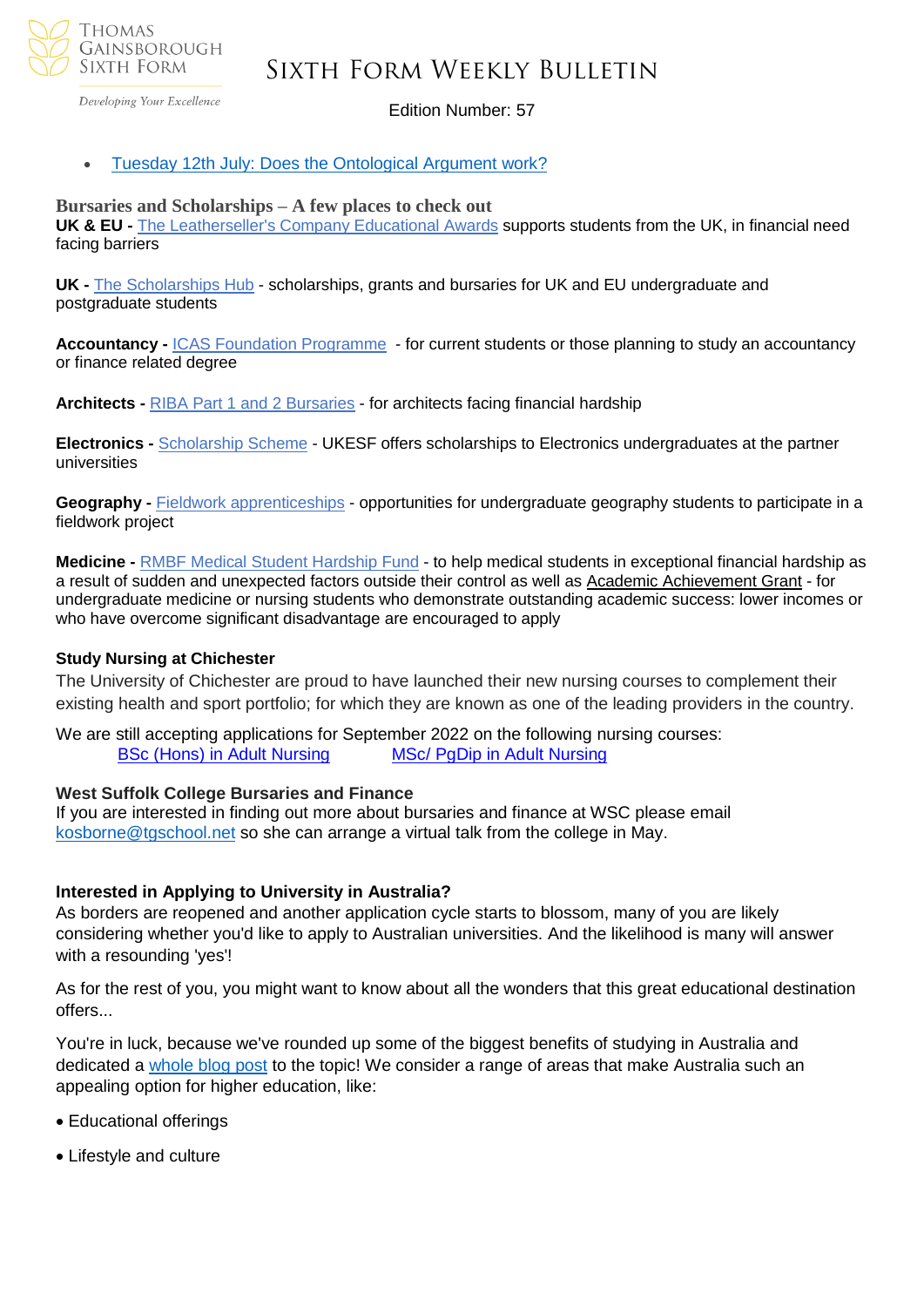

Edition Number: 57

• Natural landscape

Developing Your Excellence

• Professional opportunities

### **Medical Summer Camp for Y11-13**

Do you aspire to become a doctor? If so, this summer you have [the](https://edu9.sprintsend.co.uk/b2/link.php?M=1213464&N=104&L=347&F=H) opportunity to take on the role of a Doctor in a week where your patient communication, decision making, teamwork and problem solving skills will be tested. You will:

### **Gain Practical Medical Experience:**

- Assess, diagnose and treat patients in A&E simulation settings
- Real practical emergency treatment scenarios
- Master hands-on medical skills Cannulation, venepuncture, CPR & others
- Patient Simulation teaching in a London university campus

### **Spend 1 week with NHS Doctors and Medical Students**

- NHS Doctor teaching with personalised and group feedback
- Medical Students available all week for student advice and questions
- Role of a Doctor insight and time for student questions

#### **Get Full Application Preparation Guidance**

- UCAT and BMAT guidance from top-scoring medical students
- 1-to-1 Mock MMI Interview with personalised feedback
- Medical Ethics teaching, personal statements & university selection advice

Find out more information and book a space here: [educationprojects.co.uk/courses/uk](https://edu9.sprintsend.co.uk/b2/link.php?M=1213464&N=104&L=346&F=H)[medical-work-experience-course](https://edu9.sprintsend.co.uk/b2/link.php?M=1213464&N=104&L=346&F=H) (Help with applications available from the Sixth Form.

### **Apply now to international Law firm Sidley's for bursaries**

If you are in Year 13 and hold an offer to study law at a UK university, you could be eligible to apply for Sidley's Undergraduate Bursary programme. As part of our ongoing commitment to increasing diversity at Sidley and in the wider legal profession, our bursary programme will provide financial support to talented law students from less advantaged backgrounds for the duration of their undergraduate study. We hope that our financial support will minimise financial concerns and enable recipients to focus more on their studies and making the most of opportunities available to them during their time at university. The scheme will also guarantee work experience and mentoring opportunities for the 5 successful candidates. Why you should apply...

- Build connections within a premier international law firm.
- Gain work experience sitting alongside our partners, associates and trainees.

• Receive £3,500 per year for the duration of your legal studies. To check the eligibility criteria and submit your application, please click this [link.](https://www.sidleycareers.com/en/europe/london-opportunities?tab=london-undergraduate-bursary-programme&goal=0_65c6d67e71-ee29717514-212136547&mc_cid=ee29717514&mc_eid=530f418f3c)

### **Not sure what to study at university?**

If you are not sure what subject you'd like to study at university and would like to experience a variety of subjects and universities this summer, our virtual Insight into University course would guarantee this experience - for more information and to apply for the virtual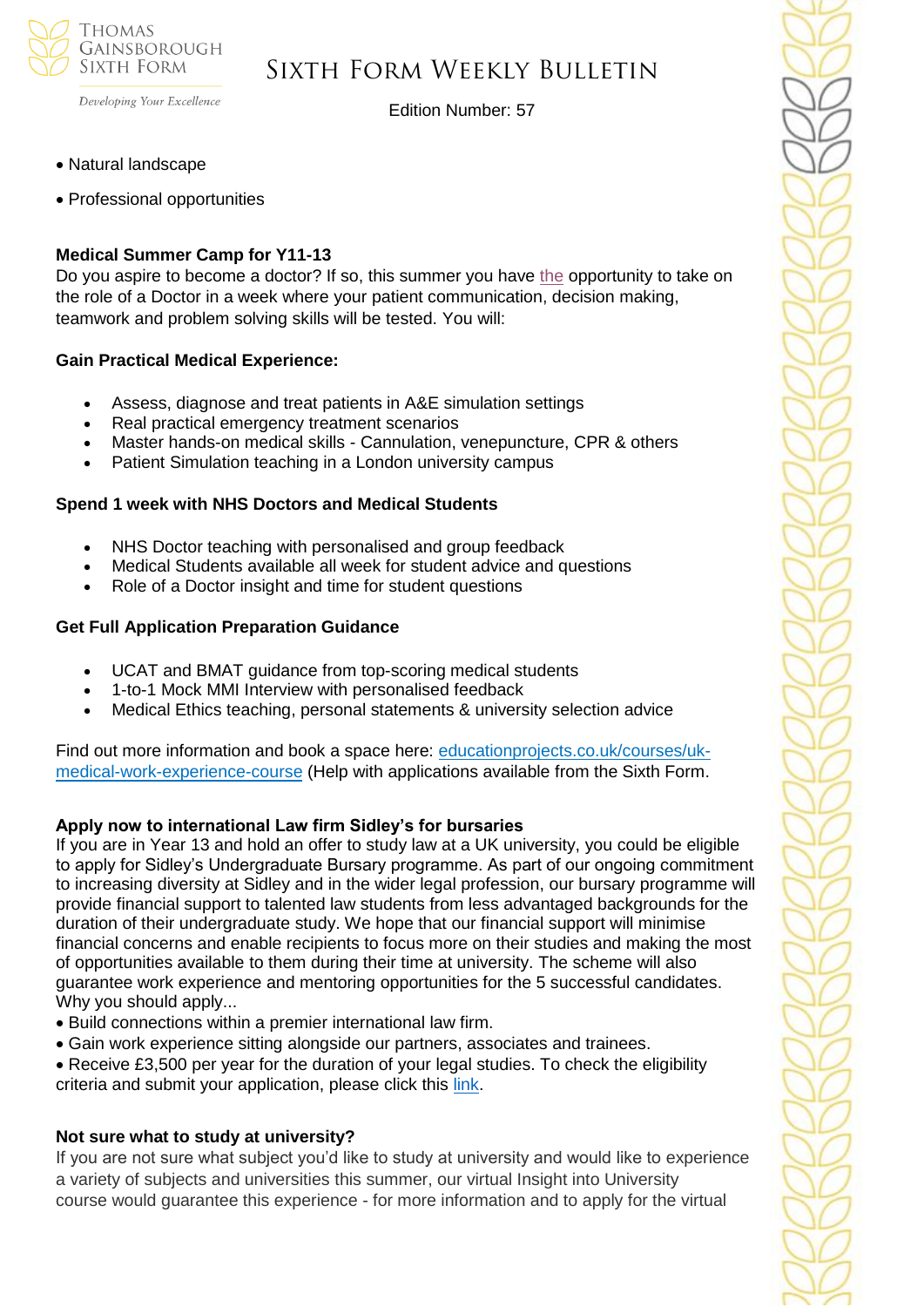

Developing Your Excellence

# Edition Number: 57

Insight into University course, please visit our website [https://www.etrust.org.uk/insight-into](https://www.etrust.org.uk/insight-into-university)[university](https://www.etrust.org.uk/insight-into-university) and click [here](https://dd233f6a-c442-4437-a8e1-9e42987b6020.filesusr.com/ugd/4517c8_fcb7add322ae4a1eab2156347e1f2442.pdf) for the virtual Insight into University flyer.

### **Taster Lectures May**

- **May 3 @ 13:00 - 14:00** insight4me Religious Studies: Religion, Gender & Sexuality with 2 Unis TBC (KS5) Find out [more](https://channeltalent.us10.list-manage.com/track/click?u=145837fa6843e0c349598322a&id=e36cdfc670&e=155232616c) »
- **May 3 @ 15:35 - 16:20** Physics: Radiation Tutorial 1 Uni TBC (KS5) [Find](https://channeltalent.us10.list-manage.com/track/click?u=145837fa6843e0c349598322a&id=0ef7667675&e=155232616c) out [more](https://channeltalent.us10.list-manage.com/track/click?u=145837fa6843e0c349598322a&id=0ef7667675&e=155232616c) »
- **May 4 @ 15:35 - 16:20** Biomedicine: Day In The Life Of A Medical Research Scientist with UEA (KS5) Find out [more](https://channeltalent.us10.list-manage.com/track/click?u=145837fa6843e0c349598322a&id=98cf5ea4fa&e=155232616c) »
- **May 5 @ 16:15 - 17:15** Global North vs Global South Interdisciplinary University Perspectives & Debate – 2 Unis TBC (KS4 & KS5) Find out [more](https://channeltalent.us10.list-manage.com/track/click?u=145837fa6843e0c349598322a&id=49a55764f0&e=155232616c) »
- **May 5 @ 16:15 - 17:15** Global North vs Global South Interdisciplinary University Perspectives & Debate – 2 Unis TBC (KS4 & KS5) Find out [more](https://channeltalent.us10.list-manage.com/track/click?u=145837fa6843e0c349598322a&id=ba559e48c8&e=155232616c) »
- **May 9 @ 15:35 - 16:20** Dance: Applying Techniques & Structure in Choreography Tutorial – 1 Uni TBC (KS5) Find out [more](https://channeltalent.us10.list-manage.com/track/click?u=145837fa6843e0c349598322a&id=e899227397&e=155232616c) »
- **May 10 @ 11:10 - 12:10** insight4me German: Importance & Influence of Dialect on Political/Social/Cultural Life with 2 Unis TBC (KS5) Find out [more](https://channeltalent.us10.list-manage.com/track/click?u=145837fa6843e0c349598322a&id=61a0b7a9ff&e=155232616c) »
- **May 11 @ 15:35 - 16:35** Society for Natural Sciences: Carbon Nanomaterials & How The Natural Sciences Could Save Us (KS5) Find out [more](https://channeltalent.us10.list-manage.com/track/click?u=145837fa6843e0c349598322a&id=174c27095e&e=155232616c) »
- **May 11 @ 15:35 - 16:35** Society for Natural Sciences: Carbon Nanomaterials & How The Natural Sciences Could Save Us (KS5) Find out [more](https://channeltalent.us10.list-manage.com/track/click?u=145837fa6843e0c349598322a&id=4a71a47bd5&e=155232616c) »
- **May 12 @ 16:15 - 17:15** English Literature/Drama: University Book Club A Streetcar Named Desire with 1 Uni TBC (KS5) Find out [more](https://channeltalent.us10.list-manage.com/track/click?u=145837fa6843e0c349598322a&id=070d73006b&e=155232616c) »
- **May 17 @ 16:15 - 17:15** UK The State of The Union Interdisciplinary University Perspectives & Debate – 2 Unis TBC (KS4 & KS5) Find out [more](https://channeltalent.us10.list-manage.com/track/click?u=145837fa6843e0c349598322a&id=90392dc928&e=155232616c) »
- **May 18 @ 14:00 - 15:00** Music: Skills & Insight Focus on Tackling Composition & Gaining Confidence - Creative Process Hacks with 1 Uni TBC (KS5) Find out [more](https://channeltalent.us10.list-manage.com/track/click?u=145837fa6843e0c349598322a&id=0f143df4a0&e=155232616c) »
- **May 18 @ 15:35 - 16:35** Pharmacology: Insights Through Live & Interactive Drug Discovery with UEA (KS5) Find out [more](https://channeltalent.us10.list-manage.com/track/click?u=145837fa6843e0c349598322a&id=1d843601bd&e=ba0e9a2959) »
- **May 19 @ 12:45 - 13:45** insight4me Geography: The Fishing Industry with 2 Unis TBC (KS5) Find out [more](https://channeltalent.us10.list-manage.com/track/click?u=145837fa6843e0c349598322a&id=4666325908&e=155232616c) »
- **May 19 @ 16:15 - 17:15** English Literature: University Book Club Frankenstein; or, The Modern Prometheus with 1 Uni TBC (KS5) Find out [more](https://channeltalent.us10.list-manage.com/track/click?u=145837fa6843e0c349598322a&id=62400f7076&e=155232616c) »
- **May 23 @ 10:10 - 11:00** Extended Project Qualification: Skills & Insight Getting Started & Making the Most of The Summer with 1 Uni TBC (KS5) Find out [more](https://channeltalent.us10.list-manage.com/track/click?u=145837fa6843e0c349598322a&id=02acee6a35&e=155232616c) »
- **May 24 @ 15:35 - 16:35** insight4me Mathematics: The Mathematician & National Security with 2 Unis TBC (KS5) Find out [more](https://channeltalent.us10.list-manage.com/track/click?u=145837fa6843e0c349598322a&id=016a35f4ce&e=155232616c) »
- **May 25 @ 14:00 - 15:00** insight4me Media Studies: Media Audiences Involvement & Production by Audience with 2 Unis TBC (KS5) Find out [more](https://channeltalent.us10.list-manage.com/track/click?u=145837fa6843e0c349598322a&id=d921727e6b&e=155232616c) »
- **May 25 @ 15:35 - 16:35** Pharmacy: Do You Have What It Takes To Be An Expert In Medicines? UEA (KS5) Find out [more](https://channeltalent.us10.list-manage.com/track/click?u=145837fa6843e0c349598322a&id=769dc7ff61&e=ba0e9a2959) »

# **What is Virtual Insight into [University](https://www.etrust.org.uk/insight-into-university) Experience (for Y12)?**

This course is like no other! With the mix of live sessions, recorded lectures and hands-on practical STEM activities and projects set by leading UK universities and global STEM companies, you will have a unique opportunity to access all this amazing content in one place, pick-and-choose subjects that interest you and do as many as you wish at your own pace over the summer:

- □ Life Sciences from University of Warwick
- □ Materials Science from University of Cambridge
- **Maths from Lancaster University**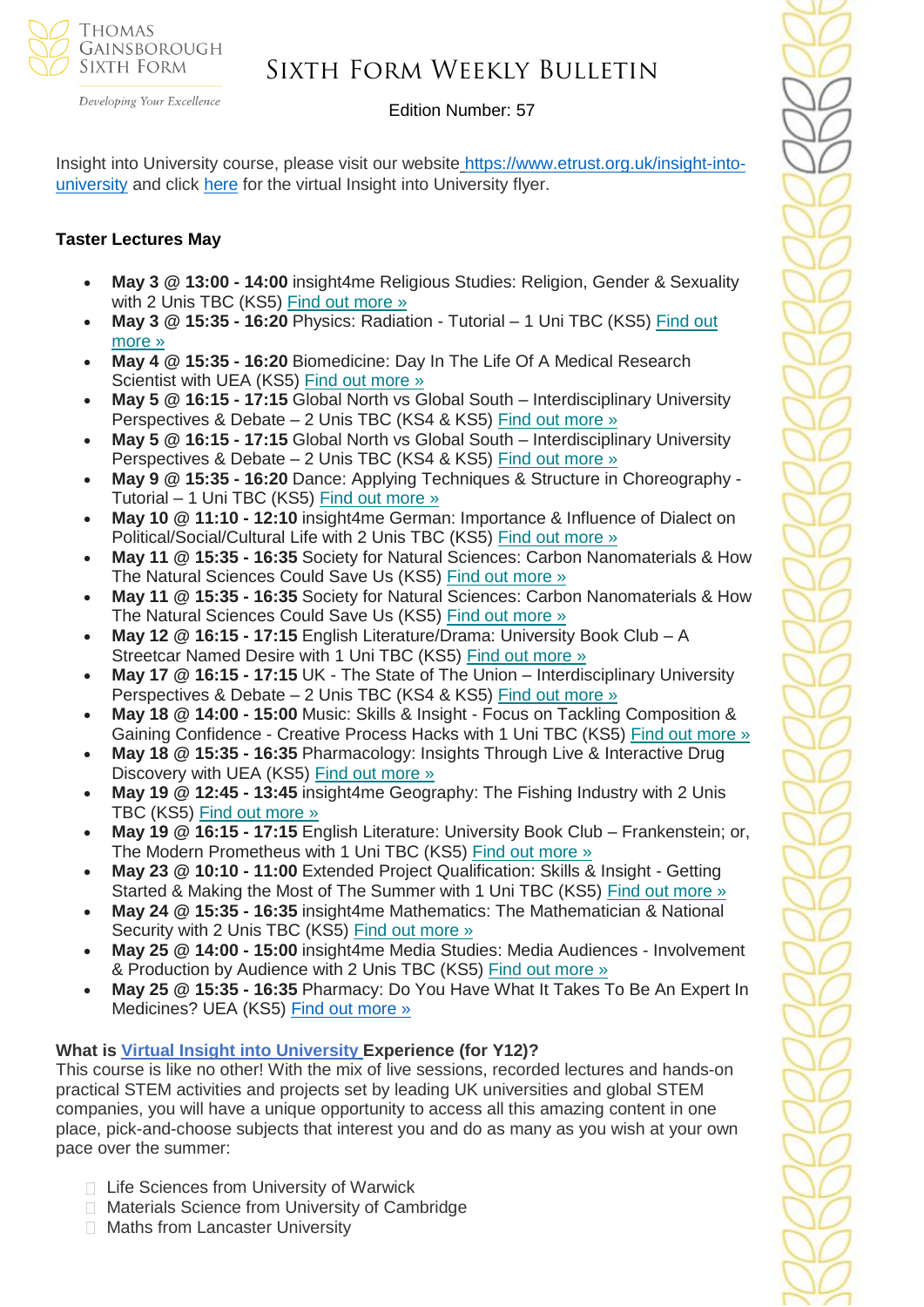**THOMAS** GAINSBOROUGH SIXTH FORM

# Sixth Form Weekly Bulletin

Developing Your Excellence

### Edition Number: 57

- □ Food Science from University of Nottingham
- □ Chemistry and Drug Design from Kingston University
- □ Chemical Engineering from UCL
- □ Forensic Science from Abertay University
- □ Engineering from University of Sheffield
- □ Computer Science from University of Liverpool
- □ And lots more!

Apply today: <https://www.etrust.org.uk/insight-into-university>

### **For students in Yr12: Residential Insight into University Experience**

Our residential courses run over 4 or 5 days where you get a taster of university life and an insight into a specific STEM subject. In summer 2022 (**between 20th June – 14th August**) these will include:

- Ø Maths at Lancaster University
- Ø Materials Science at University of Cambridge
- Ø Mechanical Engineering at UCL
- Ø Robotics & Autonomous Systems at University of Liverpool
- Ø Broad-based Engineering at University of Sheffield

It's just like studying at university! You will get the opportunity to experience university style lectures and work on activities and group projects with the support of academics and student mentors. Throughout the duration of the course, you will stay in halls of residence and will take part in social activities in the evenings.

For dates, cost, requirements, content of each course and the application form, please visit <https://www.etrust.org.uk/residential-insight-into-university>

#### **Experience University of Southampton Residentials 26th - 28th July and 2nd - 4th August 2022**

The University of Southampton are excited to once again offer on campus residential opportunities for eligible Year 12 students. These Experience UoS Residentials are 3-day, 2 night on-campus programmes, giving your students the opportunity to experience studying a subject at university.

Subjects include: Chemistry, Physics, Mechanical Engineering, Geography, Marine Biology, Oceanography, English, Business, Music and Biological Sciences.

Students will learn in an academic environment and work with pupils from other schools and colleges through a timetable of lectures, practical activities and a variety of fun social activities in the evenings. They'll get to meet our enthusiastic team of Student Ambassadors studying the courses they are aspiring to, as well as academics, researchers and alumni. These residentials are free and open to Year 12 students who meet our academic and Widening Participation eligibility criteria (you can access the eligibility criteria through the button below).

Students will be provided with free accommodation and meals for the duration of the residential. The University of Southampton is also able to cover up to £80 of the cost of travel to and from the residential. For more information, including eligibility criteria and to apply, please click the button below. [Register here.](https://www.southampton.ac.uk/schools-colleges/experience-summer-event.page+)

# **Speakers for Schools Broadcasts May**

**Industrial Light and Magic May 4th Broadcast: How did ILM and Star Wars inspire your personal creativity? - Wednesday 4 th May 2-3pm.**

We are excited to host another May the 4th broadcast with Industrial Light and Magic! Join